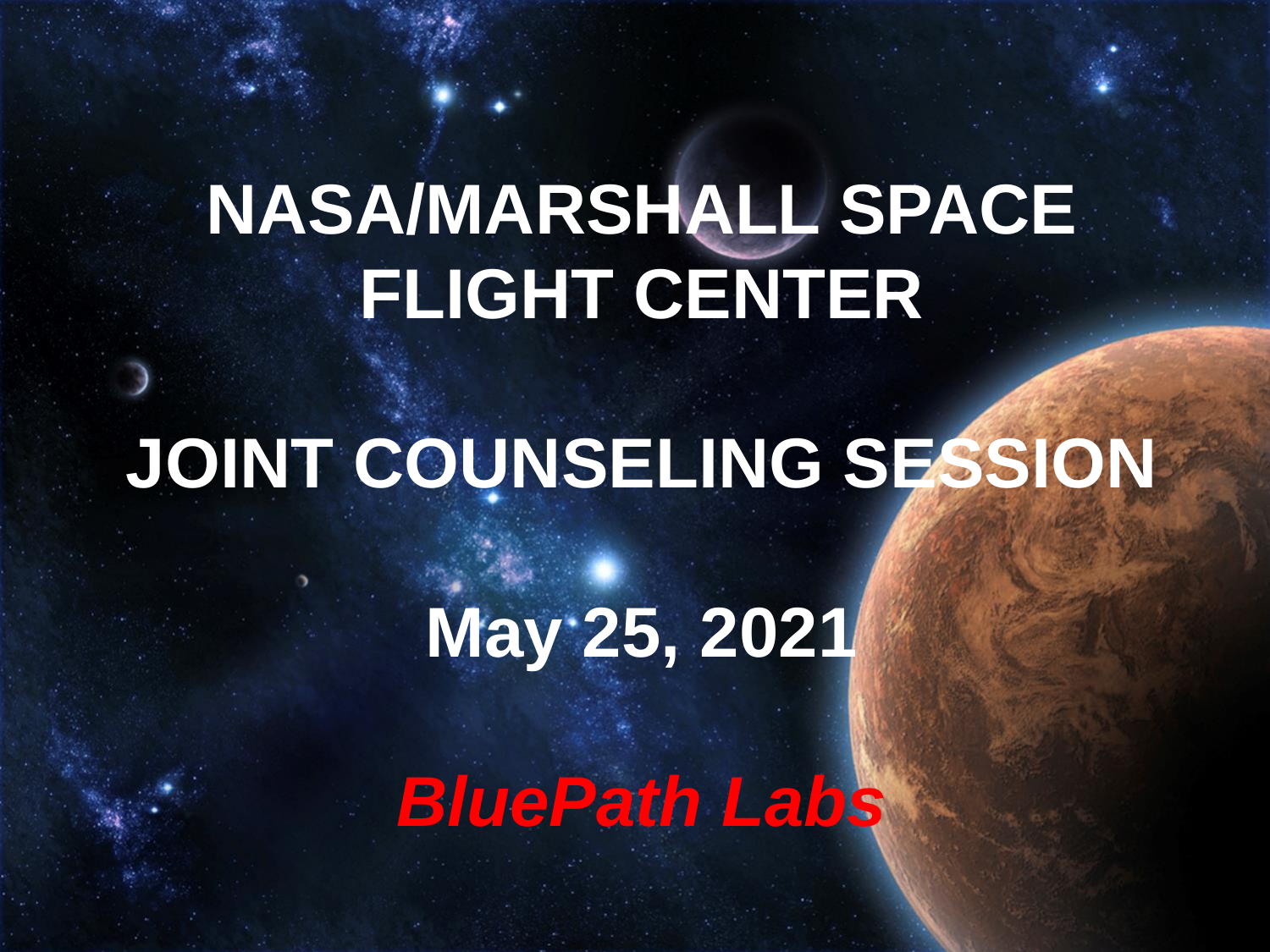# Background

| <b>COMPANY NAME:</b>                                          | <b>BluePath Labs, LLC</b>           | <b>ADDRESS:</b>                     | 2101 L St. NW Suite 800<br>Washington, D.C. 20037 |  |
|---------------------------------------------------------------|-------------------------------------|-------------------------------------|---------------------------------------------------|--|
| <b>OWNER:</b>                                                 | Dominic Ju & Joe<br><b>Helfrich</b> | <b>CONTACT NAME:</b>                | Kody Higginbotham                                 |  |
| <b>EMAIL:</b>                                                 | khigginbotham@bluepat<br>hlabs.com  | <b>YEARS IN</b><br><b>BUSINESS:</b> | 5                                                 |  |
| <b>CAGE CODE:</b>                                             | 60JV7                               | <b>DUNS NUMBER:</b>                 | 962242405                                         |  |
| <b>WEB SITE:</b>                                              | www.bluepathlabs.com                | <b>NAICS CODES:</b>                 | 541512, 541611,<br>541715, 541990                 |  |
| CERTIFICATIONS (e.g., ISO 9001, AS 9100, etc.): ISO 9001:2015 |                                     |                                     |                                                   |  |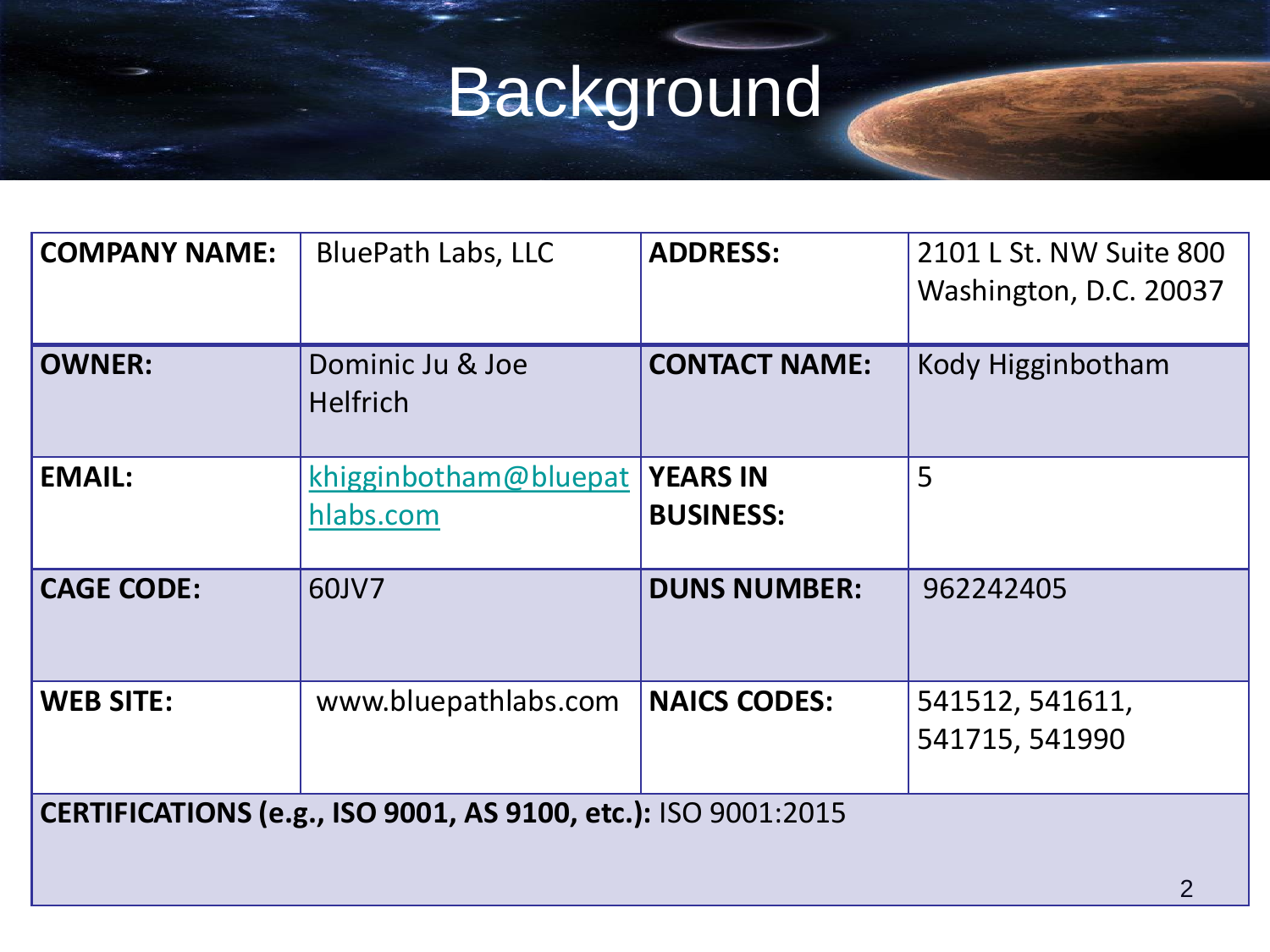### Business Size & Classifications

| <b>EMPLOYEES (range):</b>     | 10-50   |
|-------------------------------|---------|
| <b>AVERAGE SALES (range):</b> | $$1-8M$ |

| <b>CLASSIFICATIONS (select from list below):</b> | Yes/No     |
|--------------------------------------------------|------------|
| <b>SMALL BUSINESS</b>                            | Yes        |
| <b>SMALL DISADVANTAGED BUSINESS</b>              | <b>Yes</b> |
| <b>NATIVE AMERICAN-OWNED</b>                     | <b>No</b>  |
| <b>ALASKAN NATIVE CORPORATION</b>                | <b>No</b>  |
| <b>WOMEN OWNED</b>                               | <b>No</b>  |
| <b>ECONOMICALLY DISADVANTAGED WOMEN OWNED</b>    | <b>No</b>  |
| <b>VETERAN-OWNED</b>                             | <b>Yes</b> |
| <b>SERVICE DISABLED VETERAN OWNED</b>            | <b>Yes</b> |
| <b>HUBZONE CERTIFIED</b>                         | <b>No</b>  |
| 8(A) CERTIFIED                                   | <b>Yes</b> |
| 8(A) EXPIRATION DATE (if applicable)             | 3/14/2027  |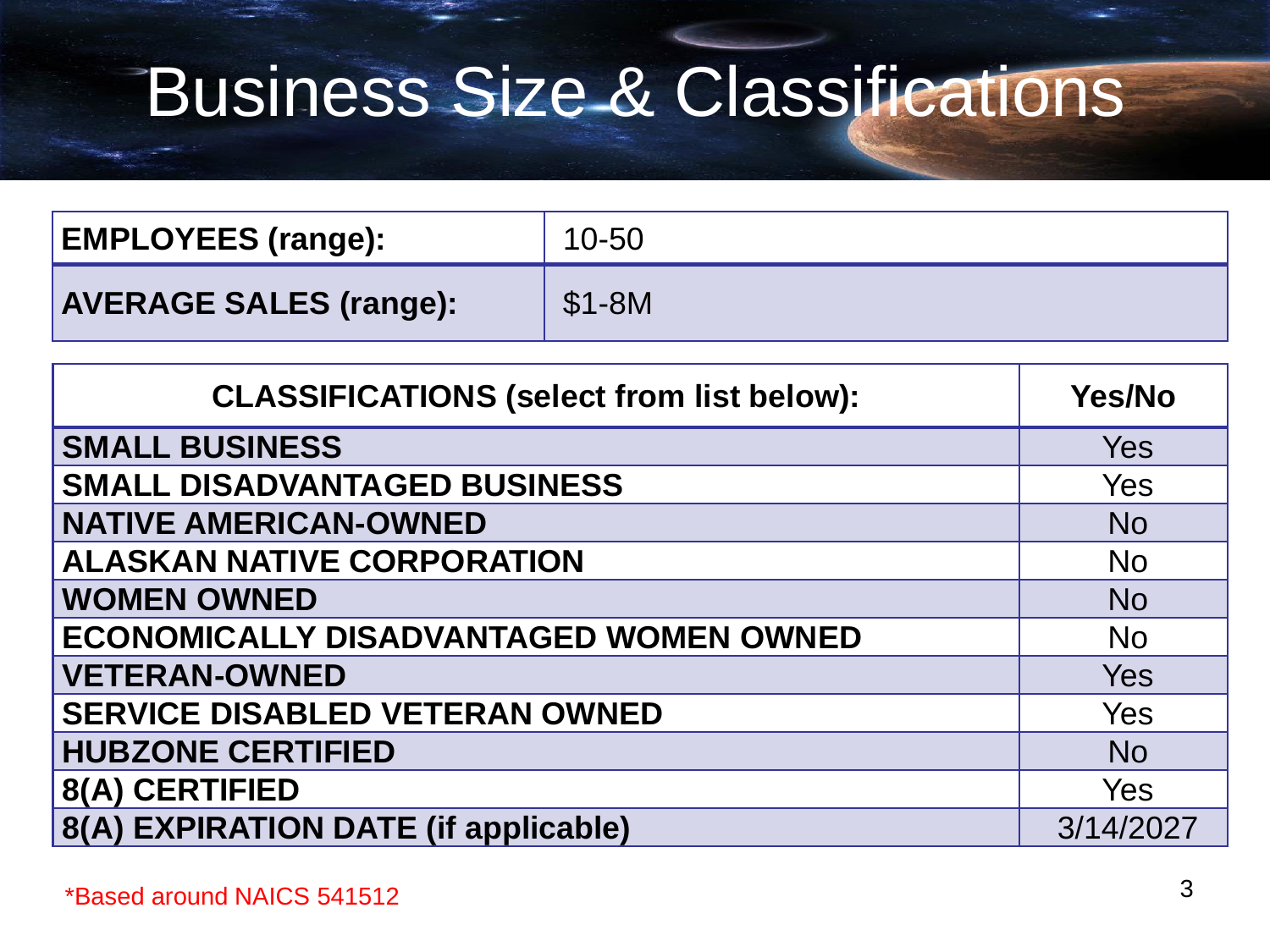### **Primary Capabilities**

#### Research and Analysis

Scientific Portfolio Analysis China/PLA Studies Collaboration & Facilitation

#### Custom Software Development

Software Development and Integration AI/ML/RPA Applications Systems Engineering & Integration

#### Management Consulting Services

Program & Project Management Business Process Reengineering Technical & Administrative Support

#### Capability Highlights

#### Horizon Scans & Technology Scouting

Computer Science • AI/Machine Learning • Neuromorphic Computing • Reinforcement Learning • Materials Science • High Temperature Materials • Ouantum Information Systems • Quantum Sensing • Directed Energy

#### China Studies

Extensive open source native language research on China including Hypersonics, High Temperature Materials, Civil-Military Fusion, UAV's, etc.

#### Drug Enforcement

Helping DHS CBP fight the Opioid crises through technical support and business process reengineering support services.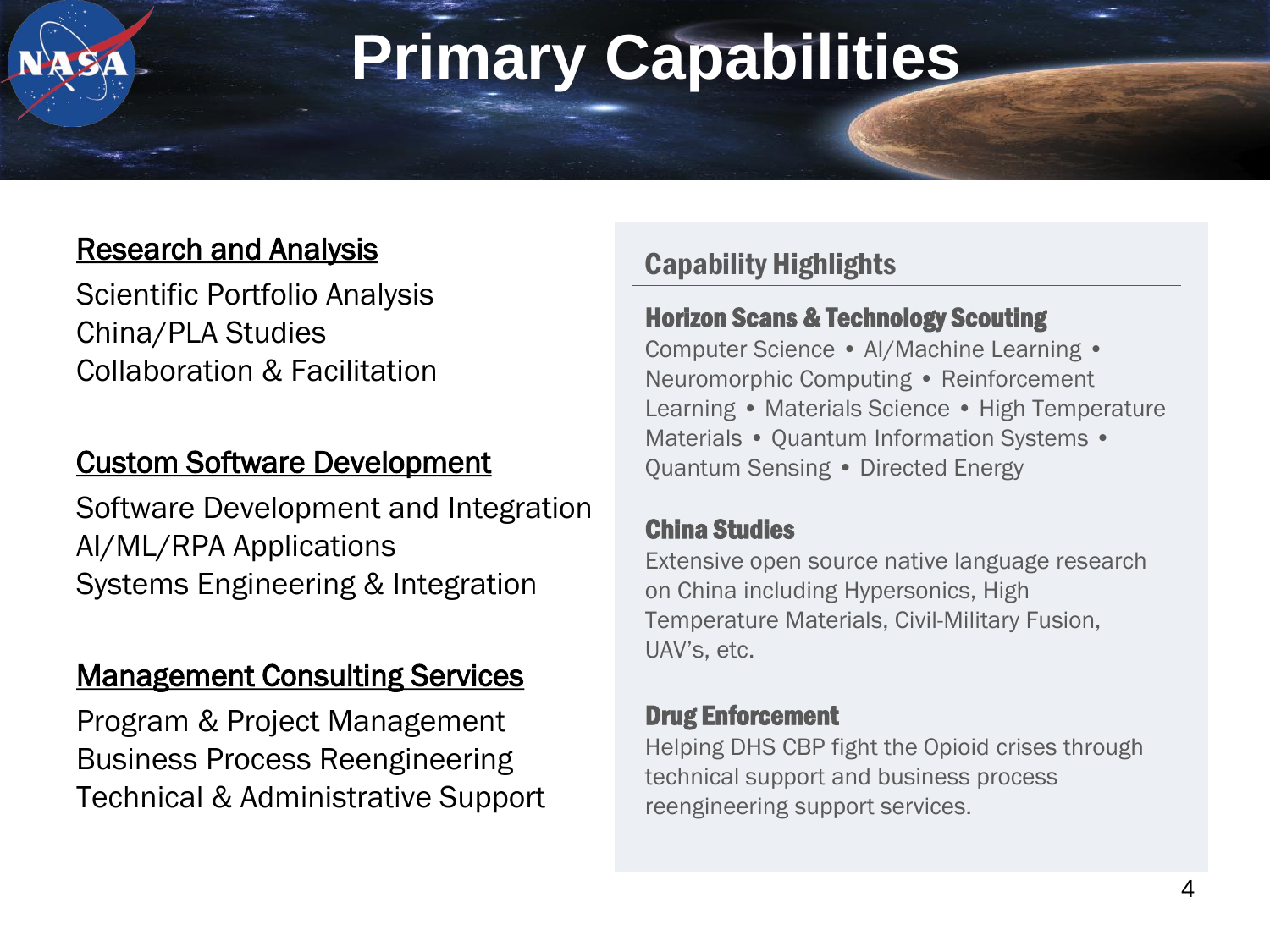### ASA **Current and Recent Contracts/Performance (< 5 years)**

| <b>Client</b>                                              | <b>Project Title</b>                                                                         | <b>Capability Areas</b>                                                                                                                                                                                                   |
|------------------------------------------------------------|----------------------------------------------------------------------------------------------|---------------------------------------------------------------------------------------------------------------------------------------------------------------------------------------------------------------------------|
| <b>US Air Force Research Lab</b>                           | AF 2030 S&T Strategy                                                                         | Horizon Scanning, Natural Language<br>Processing, Al/ML, Data Analysis,<br>Sensing, Human Performance,<br>Cyber, Software Development,<br><b>Research Collaboration</b>                                                   |
| Army Research Lab (ARL)                                    | <b>ARL Technology Forecast</b>                                                               | Strategic Planning, Data Analytics,<br><b>OSINT, Research Network</b><br>Facilitation                                                                                                                                     |
| DOE - Lawrence Livermore National<br>Lab                   | <b>LASERNet US</b>                                                                           | Data analytics, OSINT, Scientific<br>Analysis, Research Network<br>Collaboration                                                                                                                                          |
| US Air Force – China Aerospace<br>Studies Institute (CASI) | <b>CASI Associates &amp; CASI</b><br>Periodicals                                             | <b>OSINT Research &amp; Analysis, Cloud</b><br>Design, Systems Design, Data<br>Management, Robotic Process<br>Automation, Analysis-of-Alternatives,<br><b>Research Collaboration, Technical</b><br><b>Exchange Events</b> |
| Defense Threat Reduction Agency                            | <b>Strategic Trends: Studies</b><br>Focused on Competition with<br><b>Revisionist Powers</b> | <b>OSINT Research &amp; Analysis, FICINT</b><br>Narrative Design, Fusion Intelligence,<br><b>Research Collaboration</b>                                                                                                   |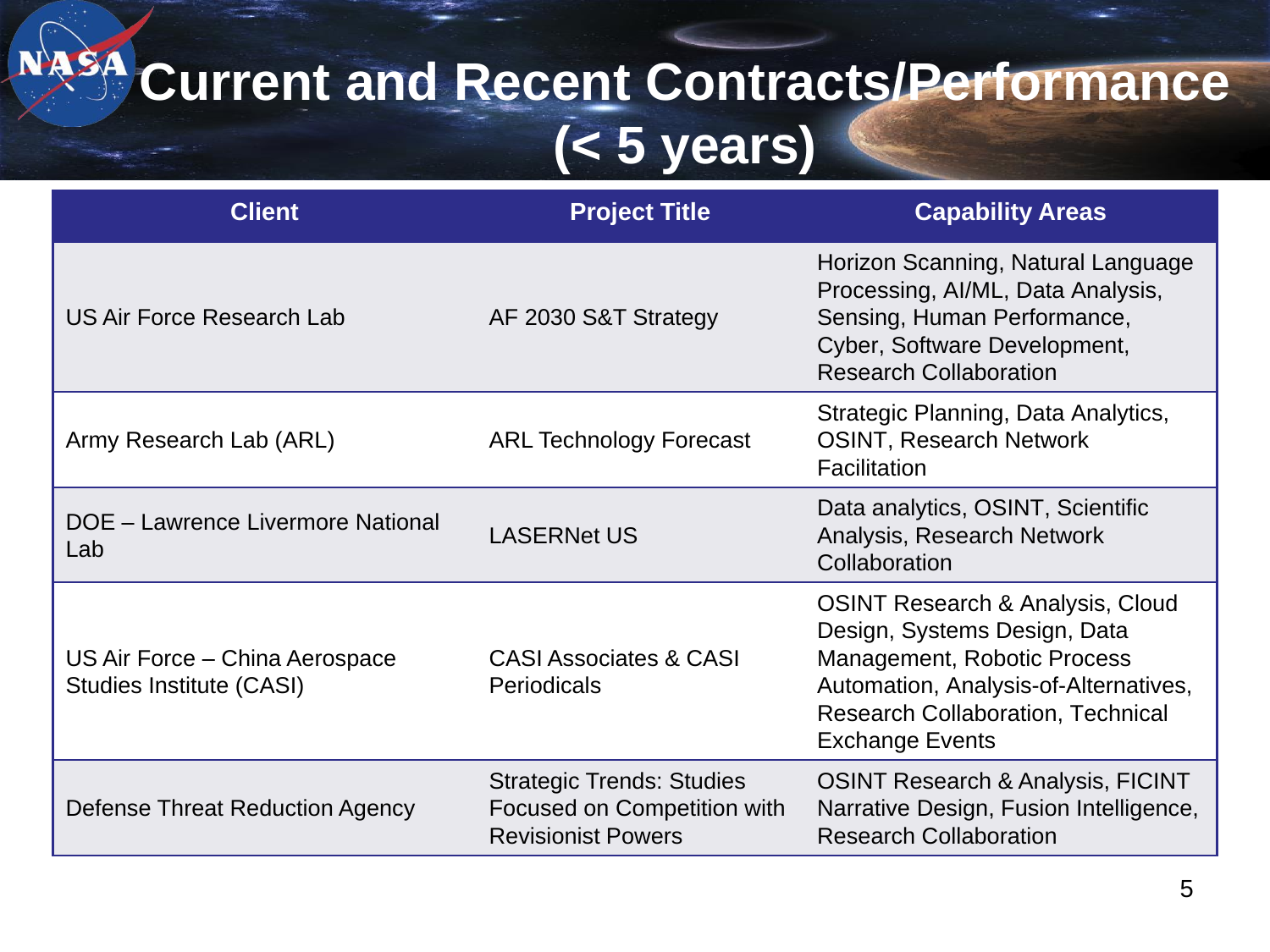### **NASA Value - Quad Chart**

#### **Problem(s):**

- ⚫ **MSFC New Frontiers and Scientific Research Programs need to leverage public/private partnerships and novel analytic resources to remain at the forefront of emerging technologies with national security or scientific implications to ensure continued technological advantage over potential adversaries**
- ⚫ **MSFC must meet the challenge of engaging with HBCU researchers and other Minority Education Institutes**

#### **Company Solution:**

- ⚫ **BluePath has developed an AI/ML powered tool which uses Natural Language Processing and Semantic embedding to rapidly process millions of documents, patents, publications, etc. to identify leading researchers, existing collaborations, emerging technology clusters, and leading institutions for a given domain.**
- **BluePath has implemented this solution at ARL, AFRL, and DOE LLNL**
- ⚫ **More effective scientific portfolio investments, increased understanding of technology landscape**
- ⚫ **For example: conducting technology horizon scans to identify emerging research topics & researchers of potential consequence to the Air Force in 2030 and beyond.**

**Status of Solution:**

⚫ **BluePath's solution is at TRL level 7. The analytic tool is operational and can be implemented immediately with the same results as previously supplied. The tool has been designed with the end user in mind and is modifiable to match MSFC's needs.** 

#### **Value:**

⚫ **There is tremendous value in bringing clarity to the often gray areas of niche scientific research. Not knowing what you don't know has a tangible negative impact on RDT&E organizations felt through duplicative efforts and ineffective investments. This tool will reduce risk associated with investing in new frontiers and help MSFC and their partners collaborate more effectively in the public and private arena.**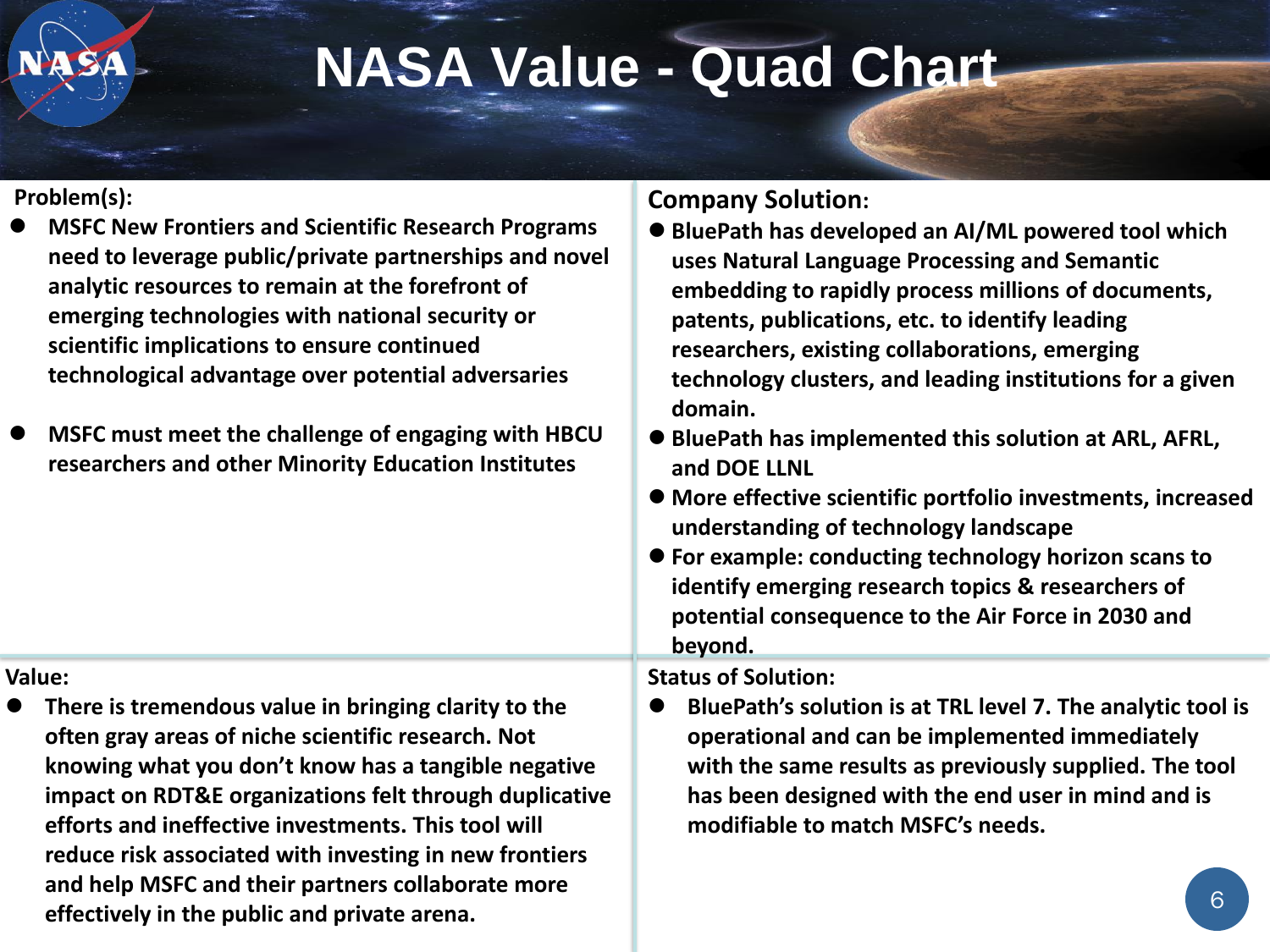

- ⚫ **BluePath intelligence report on Chinese Military-Civil Fusion for CASI was used as the critical input for the DASD for China in the Pentagon's 2020 China Strategy report.**
- ⚫ **BluePath nominated for DOE Small Business of the Year (2020)**
- ⚫ **U.S. Department of Labor HIRE Vets Platinum Award (2019)**